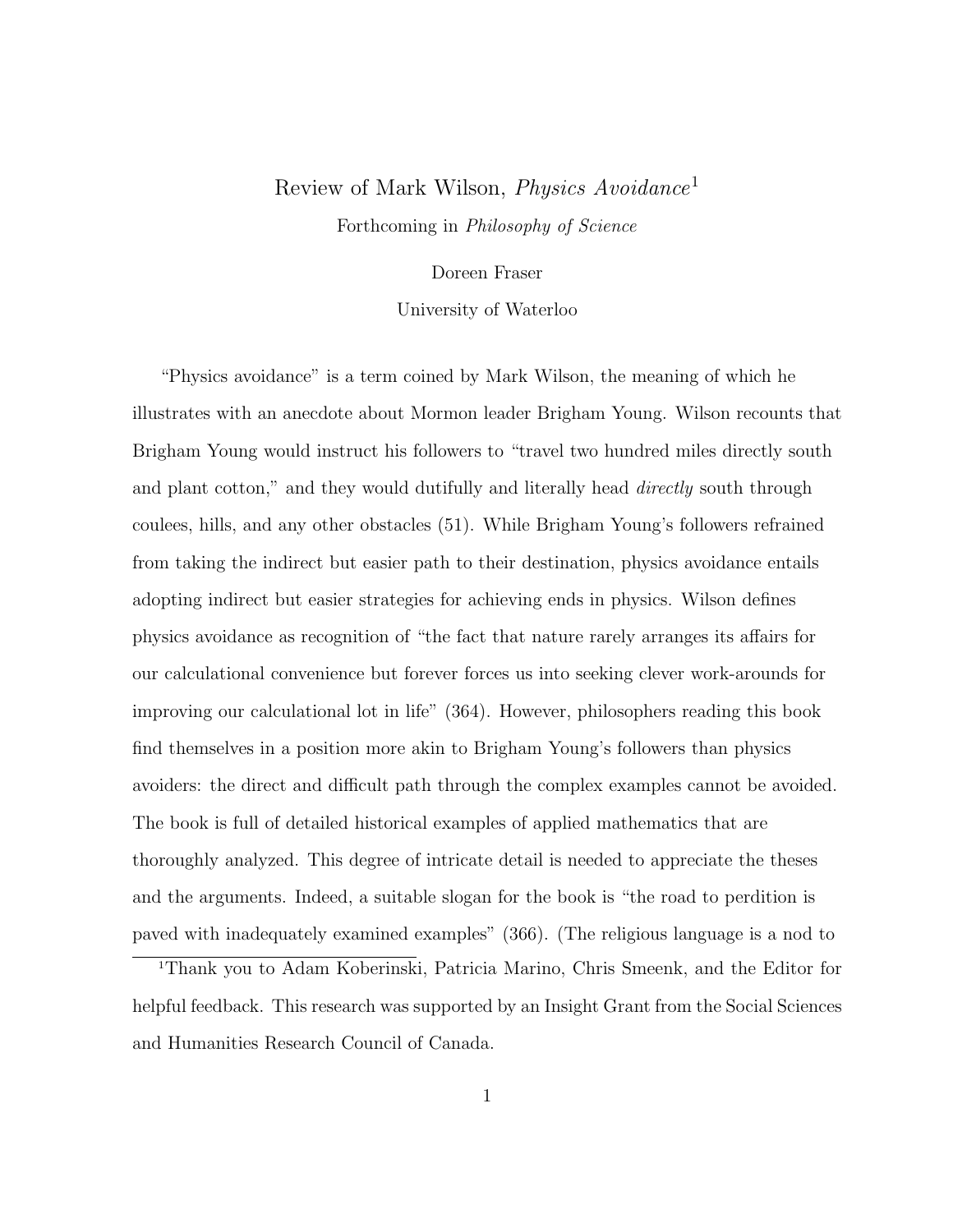Paul Bunyan's *Pilgrim's Progress*, which is the literary model for the "Second Pilgrim's Progress" narrated in Chapter 9.) For the reader who is only interested in some case studies, the chapters are relatively self-contained. When details from other chapters are relevant detailed summaries are supplied.

It is not possible to adequately examine all of the examples or even all of the theses in a book review. Wilson characterizes the book as "largely a work within philosophy of science," but states its "chief ambition" is to free philosophers in a range of sub-fields (e.g., philosophy of mathematics, language, and analytical metaphysics) from "the shackles of pseudo-scientific philosophy" (xii). I will focus on themes that are of interest to philosophers of physics and historians of physics. For those who are put off by the anti-philosophical polemics and are interested in general philosophical conclusions, I will argue that (even though it is not advertised this way in the book) the final chapters sketch a valuable philosophical account of applied mathematics.

On the theme of freeing from shackles, one of the main theses of the book is familiar from Wilson's earlier book Wandering Significance: "Theory T thinking" by philosophers rests on an inaccurate portrayal of scientific methodology. Theory T thinking is marked by generalized talk of a theory T that abstracts from the particularities of the concrete context of application to a specific domain. A paradigm example of errors to which Theory T thinking is prone is the failure to distinguish between the types of explanations afforded by evolutionary equations and equilibrium equations. Consider the problem of modeling the effects of placing a weight on a metal bar that is oriented vertically and fixed at its base (64-67). An evolutionary model uses hyperbolic partial differential equations and imposes initial and boundary conditions with the goal of describing the bending of the bar as a function of time. Models of this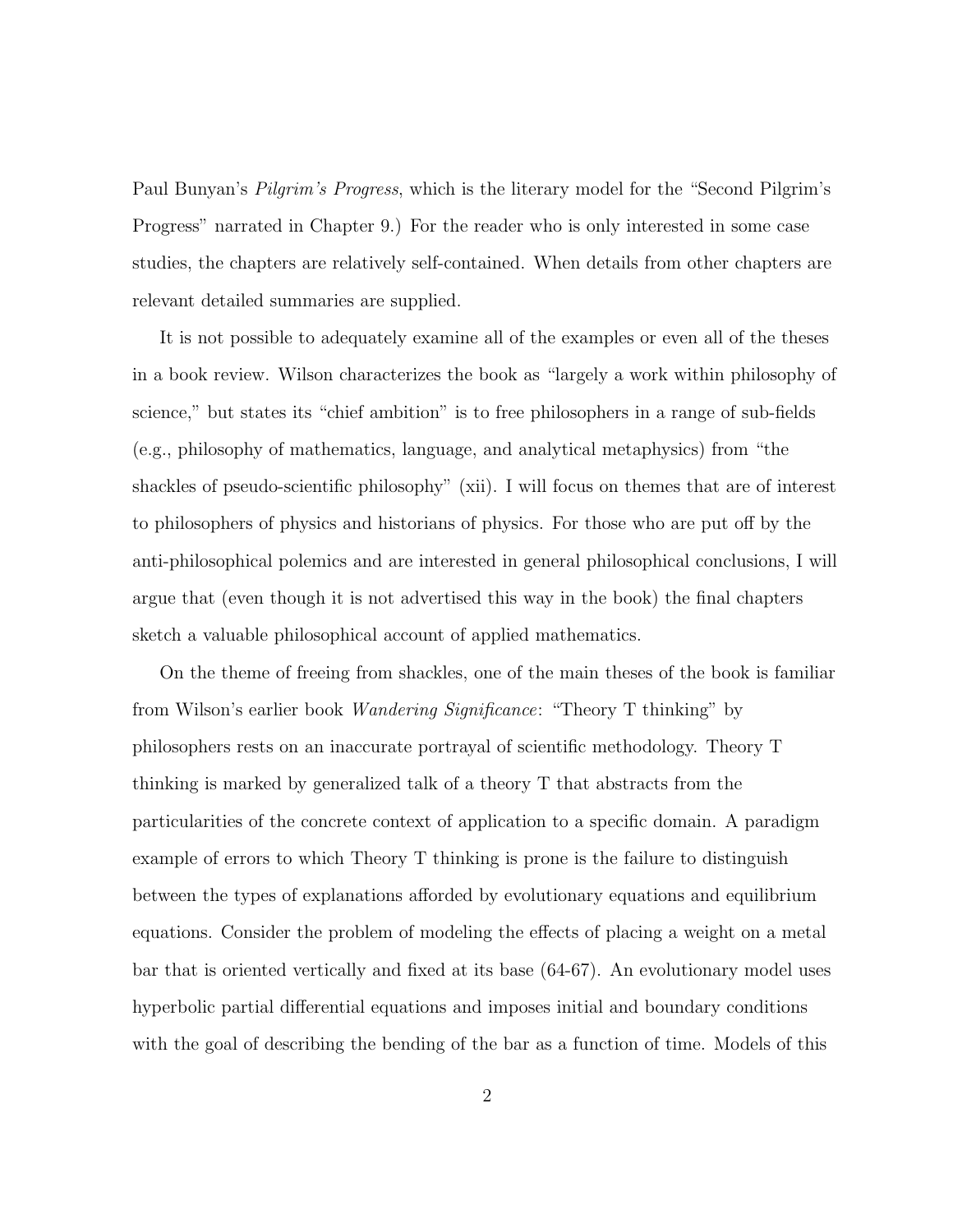type tend to be calculationally intractable and unreliable, especially over long time frames. Alternatively, one can practice physics avoidance by constructing an equilibrium model using elliptic equations and boundary conditions. This type of model does not deliver a description of the time evolution, but can predict phenomena such as the critical weight at which the bending bar will break. Wilson's main moral is that Theory T thinking assimilates these two types of models and their methodologies, resulting in mistaken accounts of explanation and causation in science. However, absorbing this moral is not enough to save oneself from eternal damnation. The rich details about the difficulties encountered in constructing models for different types of systems and the strategies that can be used to avoid these obstacles are also relevant to understanding how science works. Wilson relates key historical episodes in the development of applied mathematics from Descartes' pre-calculus models through ordinary and partial differential equations to Schwartz distributions and Cauchy sequences to motivate and illustrate successful and failed strategies. Why these modeling strategies work when they do work is an even more interesting—-and more fraught—philosophical question. The focus throughout is on models that apply classical mechanics to systems more complex than a handful of point particles (e.g, bars, fluids, strings, and friction).

This is a tale of heroes and villains. The prominent villains are twentieth century philosophers who heedlessly engage in Theory T thinking (Hempel, Railton, Lewis, Paul, Benacerraf, ...). The heroes are primarily applied mathematicians. Wilson opines that "functional analysts have often served as subtler philosophers than most of us 'professionals'" (360). But even some of the heroes get only a partial endorsement. Duhem, the subject of the longest chapter in the book, only rates two cheers out of three. This chapter offers a detailed historical account of Duhem's pioneering role in the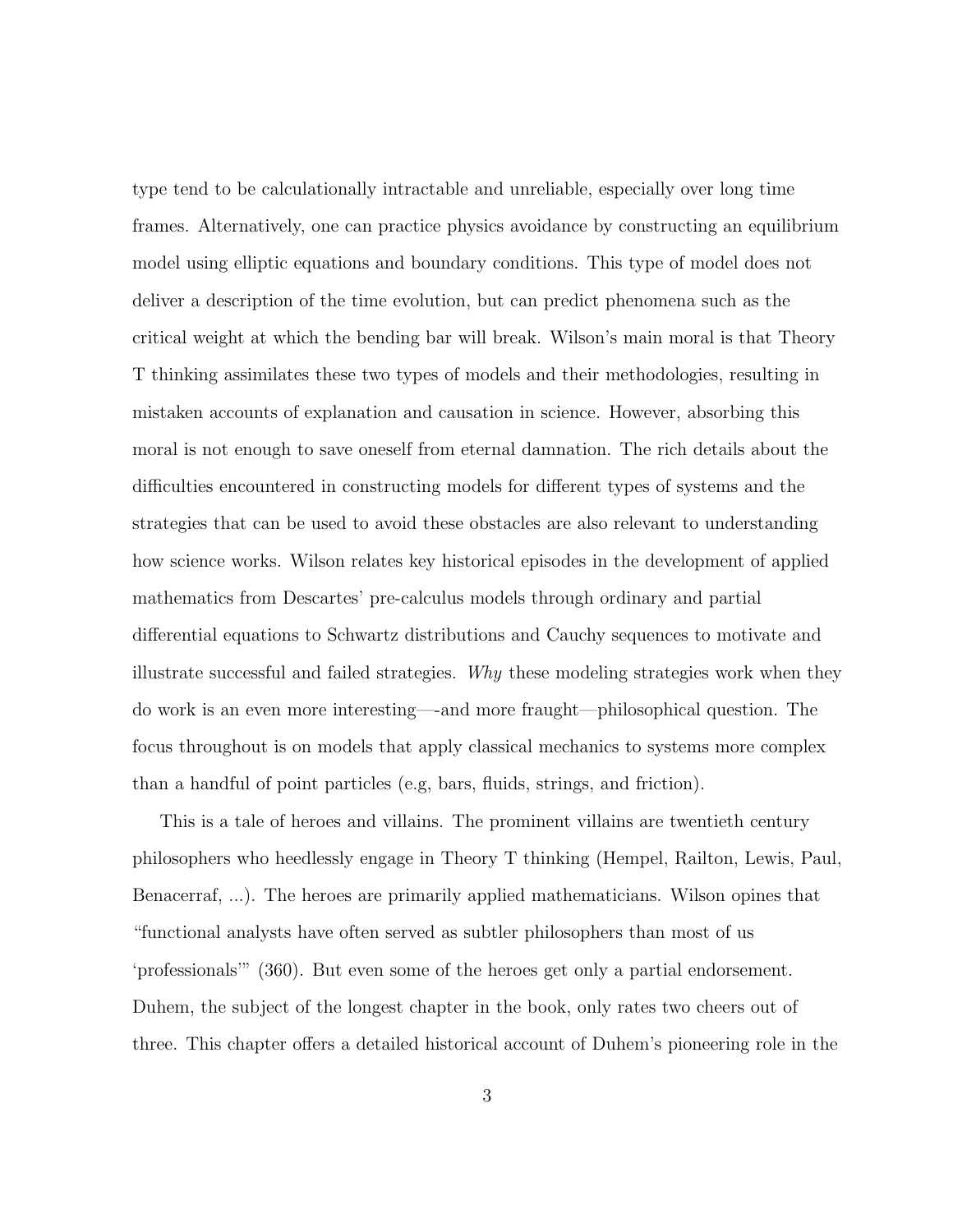development of thermomechanics, including the historical context of Lagrange's Analytical Mechanics. Duhem set himself the goal of modeling systems in which both energy and heat exchange need to be taken into account, such as those subject to friction or a bar that is both being heated and struck with a hammer. Duhem struggles to integrate the "Old Mechanics"—epitomized by Lagrange's virtual work-based framework—into a "New Mechanics" that also incorporates thermal properties. The resulting thermomechanics is the beginning of the contemporary subject of non-equilibrium thermodynamics. Wilson's account of Duhem's difficulties will resonate with contemporary philosophers of physics. The central foundational issue is the extent to which thermodynamic systems can be adequately modeled as isolated and evolving autonomously in time, independent of external control from the environment.

The chapter on Duhem (as well as the chapter on Leibniz and discussions of Lagrange's mechanics scattered throughout the book) will also be of interest to historians, particularly those who are taking a fresh look at the development of classical mechanics after Newton. However, it should be borne in mind that the goal of this historical narrative is to supply a case study of the (partial) success of physics avoidance techniques—and the corresponding inadequacy of Theory T thinking. This can only be accomplished with the benefit of hindsight, so more recent texts by Truesdell and Noll are interwoven with passages from Duhem and Mach. Historians should also heed the explicit warnings such as the stipulation that "it will be a thoroughly sober and dry-cleaned Duhem who sallies forth in this essay, whereas our real life protagonist could be an obnoxious pugilist, fond of exaggeration and xenophobic rant" (141). The censored views include sweeping anti-realist and phenomenalist commitments. In a footnote, Wilson likens his account of Duhem to Disney's account of Davy Crockett. Historians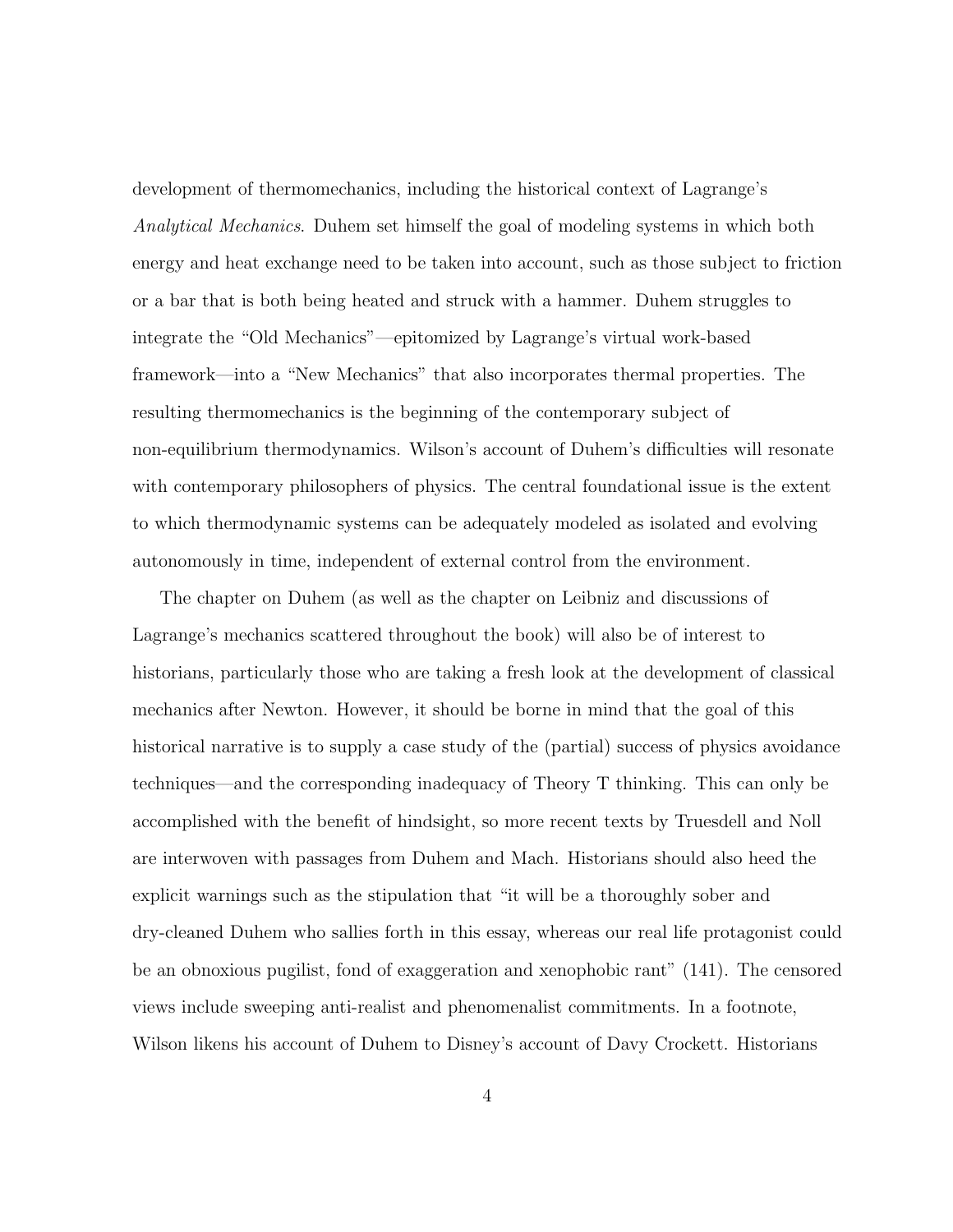will benefit from the detailed account of Duhem's contributions to thermomechanics, but will no doubt wish to address these acknowledged gaps.

Duhem's two cheers review is not due to his anti-realist pronouncements. The third cheer is withheld because Duhem sides with Cauchy, Green, and Stokes in advocating a "top down" from the macrolevel, axiomatic approach to model-building. Post-Duhem, multiscalar modeling techniques were developed. We now recognize, with the benefit of hindsight, that the better modeling strategy is neither top down nor bottom up, and that the improved models that result are scale-dependent (194). But Duhem cannot exactly be faulted for his lack of prescience in foreseeing that top down and bottom up were not the only practical modeling strategies (195). According to Wilson, the people who are blameworthy are twentieth century philosophers who ignore recent developments in applied mathematical methods and persist in endorsing Theory T positions. The passages that discuss philosophers who commit this error give the impression that Wilson's goal is to root out Theory T thinking wherever it is found. But Theory T thinking is a large package of commitments. It seems to me that Wilson's Theory T counterexamples leave room for some dimensions of Theory T thinking to be respectable in some cases. And, indeed, Wilson's treatments of the views of physicists in discussions of the case studies are more nuanced than the discussions of views of philosophers.

The permissibility of axiomatic methods is a good example. Wilson is critical of the presumption of Quine (and others) "that all of science's vast menagerie of useful reasoning practices can be neatly codified as instances of logical reasoning from clearly enunciated premises" (420). Dropping the unwarranted generalization and the restriction to formal logic leaves room for selective deployment of mathematically-stated axioms. Wilson is also adamant that we refrain from assuming that *eventually* fundamental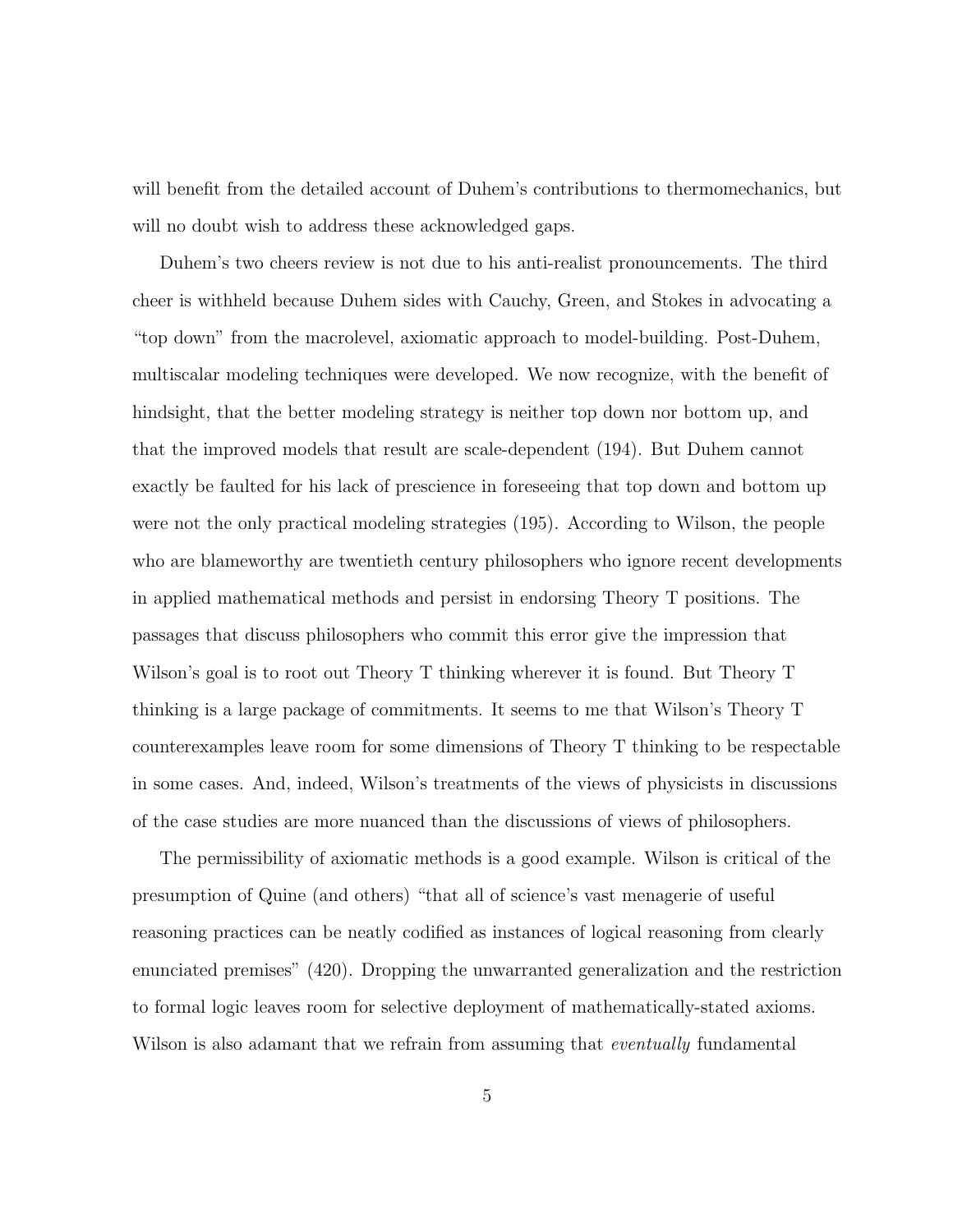physics will take a neat, axiomatized Theory T form. But what about the use of axiomatic methods in the midst of theory development? A point on which Duhem and his rival Hertz agree is that an axiomatic framework has the virtue of allowing traditional, intuitive concepts (e.g., mechanistic concept of force in Newton's mechanics) to be set aside in favour of new concepts introduced by implicit definition (151-152; Appendix to Chapter 7). Wilson allows that this is not entirely bad: "Real-world scientific development being as it is, such a perfected T pinnacle is rarely obtained, but it represents the syntactic goal to which we should aspire. Although I am often critical of modern Theory T thinking in these pages, I also recognize that its doctrinal origins trace to these commendable efforts to outfit science with a wider array of conceptual liberties."<sup>2</sup> (151).

While this is not exactly a ringing endorsement, a more relaxed attitude towards the aspirational use of axiomatic approaches as a possible strategy for model-building in cases in which new concepts are needed does fit well with Wilson's brand of pragmatism and emphasis on applied mathematics as strategic thinking, discussed below. Of course, in the case of thermomechanics, implicit definition from general, top down axioms turned out to be inadequate because it is not compatible with the highly context sensitive, patchwork nature of concepts from both mechanics and thermodynamics. But, as Wilson emphasizes, the devil is in the details of the context of application, and we should be alert for different applicational contexts requiring different methods. The development of electromagnetism post-Maxwell is an instructive case study for comparison with thermomechanics. That was a case in which the use of Lagrangian mechanics as a sort of

<sup>2</sup>Wilson even allows that "[f]or similarly commendable reasons, formal axiomatics became a central plank within logical empiricist thinking as well" (193).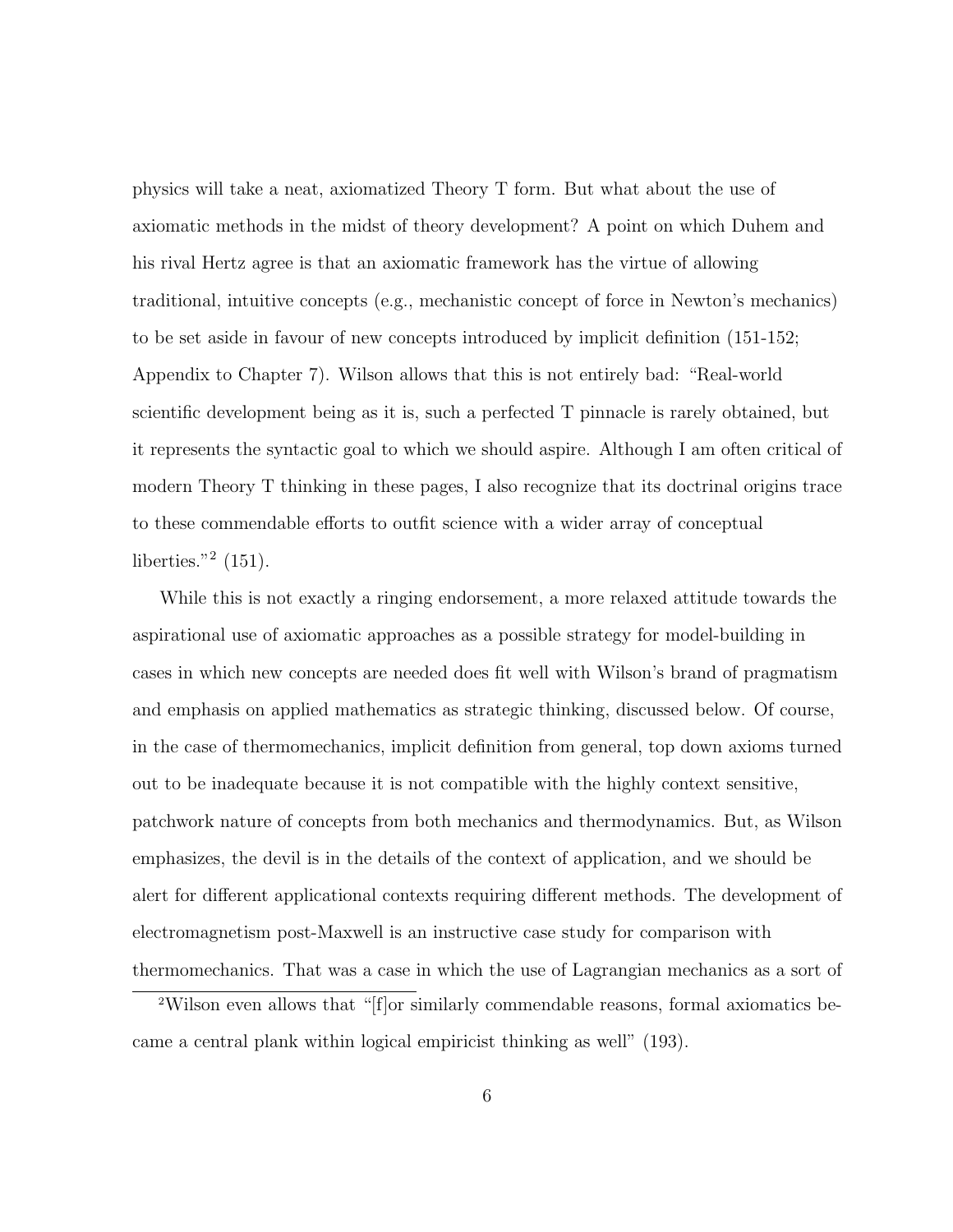abstract axiomatic framework did turn out to be fruitful for the introduction of the classical electromagnetic field concept.

For Wilson, avoiding perdition involves sticking closely to the details of each individual case study, and refraining from generalizing to other cases, drawing inferences about future success, or trusting apparent explanations of the success of the method. Is there a positive philosophical thesis that emerges from the detail-oriented, context-sensitive analysis of case studies? Wilson professes "I am not striving to supply a 'general theory' of anything" (57). Univocal philosophical accounts of explanation and causation are disavowed, as are accounts of modality and laws of nature. But there is one philosophical position that Wilson repeatedly endorses: he declares himself a "stout scientific realist" (146; see also 79, 361). This is a longstanding theme in Wilson's thinking. Wilson (2000, 305) argues that Cartwright's case studies in How the Laws of Physics of Lie support (at worst) mathematical opportunism, not anti-realism. Mathematical opportunism is the attitude that "it is the job of the applied mathematician to look out for the *special circumstances* that allow mathematics to say something useful about physical behaviour" (Wilson 2000, 297). Mathematical opportunists are skeptical about the scope of applicability of mathematical models, not about representative capacity within the scope of application. Similarly, Duhem's anti-realist pronouncements are criticized on the grounds that Duhem falsely assumes that idealizations are necessary to model his target systems (140-141, 200). In Physics Avoidance, Wilson emphasizes that he accords theoretical entities the ontological status of real entities even though he rejects Boyd's and Putnam's theories of reference as inadequate in the face of the 'wandering significance' of key theoretical terms (146, 383-384). And, indeed, a patchwork, context-senstive theory of reference is compatible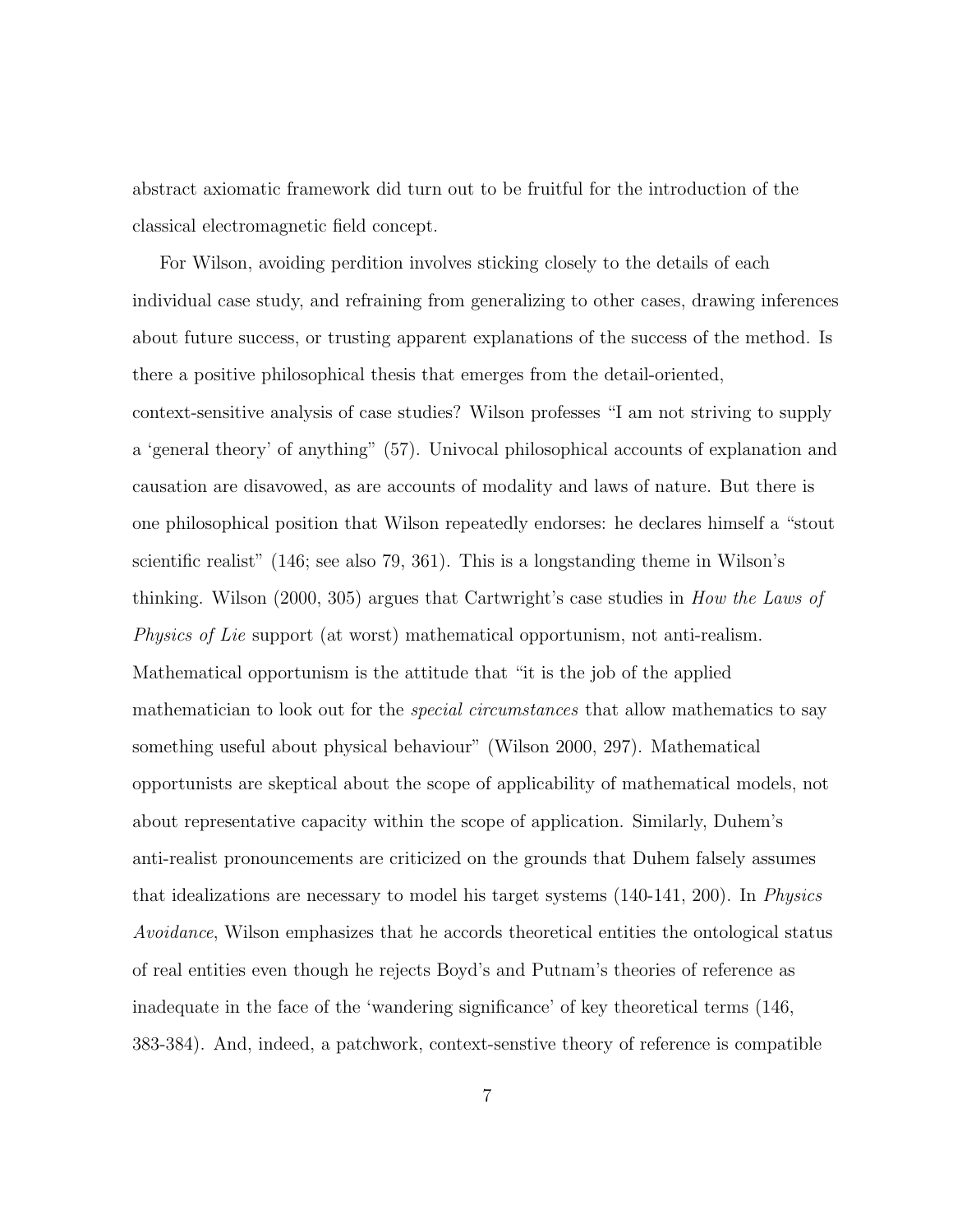with the metaphysical commitment of scientific realism, that theories genuinely refer to mind-independent entities.

However, there are other morals of the case studies that are in tension with stout scientific realism. A moral of the Greediness of Scales chapter is that multiscale techniques for modeling materials produce models at different scales with incompatible descriptions of the fundamental components of the material (e.g., continuous medium vs. discrete particles). Perhaps this moral could be accommodated in a less stout version of scientific realism, but semantic mimicry seems more difficult to reconcile with even a more modest variant of scientific realism. Semantic mimicry is the phenomenon that (3), numerical calculations, *appear* to correspond to  $(2)$ , a solution, when in fact there is some different and more complicated  $(2^*)$ , the true solution, that better represents  $(1)$ , the target in the world (375-376). (Bracketed numbers track these representational levels.) A historical example in which semantic mimicry occurred is the modeling of the stress distribution on airplane wings by decomposing the wing into square elements and then calculating the stresses on the middle of the neighbouring edges, ignoring the corners (333-335, 356). The method works as an approximation, but a literal interpretation of the representation employed does not explain its success: an airplane wing cannot be physically composed of squares welded together and subject to the same stresses as in the model because the corners of the squares have infinite stresses. The corrective is to adopt a more sophisticated mathematical model that accommodates solutions of type  $(2^*)$ . For the airplane wing model, the fix involves Schwartz distributions, virtual work manipulations, and the Rayleigh-Ritz method.

Wilson endorses Hadamard's insight that the representation of the the target system by this more sophisticated model is not accomplished by the equations alone, but by the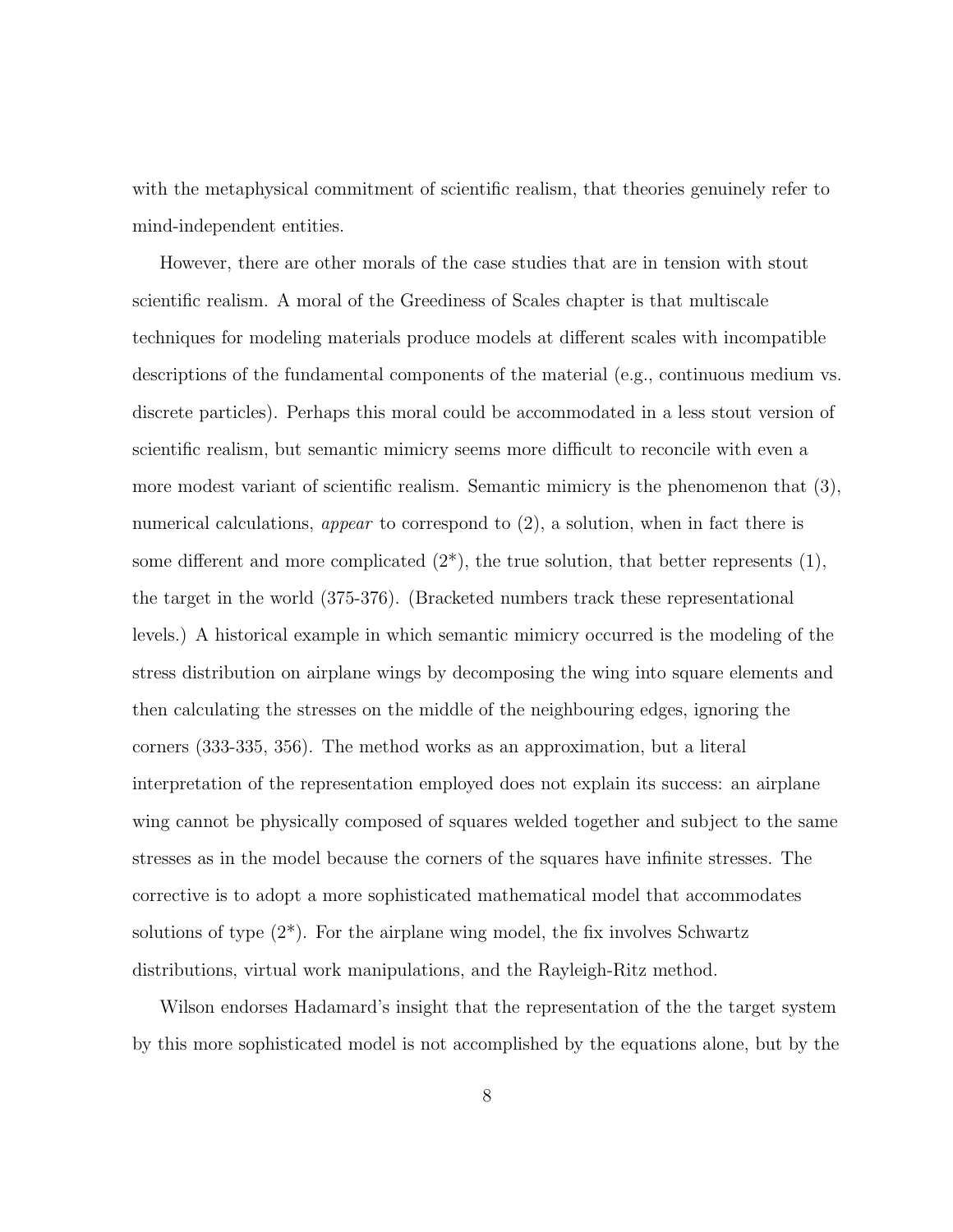combination of equations with initial and boundary conditions (341). But Wilson emphasizes that this correction should be regarded as temporary; mutual adjustment between mathematical models and the world is an ongoing process. The "background world/word pictures" on which a model relies are provisional and defeasible (419). This is a departure from the epistemic dimension of scientific realist commitment—that we are justified in regarding our successful models as supplying approximately correct representations of the world. As Wilson points out, semantic mimicry actually undercut the justification for such a belief in the case of the mechanical models constructed by Kelvin and others at the end of the nineteenth century. Wilson argues that subsequent developments in mathematics vindicate Duhem's "complain<sup>[t]</sup> that these extraneous 'imaginative pictures' provide little evidence for the existence of discrete molecular structures" (360). Furthermore, in Wilson's bigger picture view of applied mathematics, the main goal of the activity is to improve our strategic abilities to model the world, particularly on the calculational side. The main method for achieving this goal is to turn away from positing an improved physical description of the target system and towards Greater Mathematicsland. This approach to developing improved mathematical models is not incompatible with scientific realism, but the issue of whether one is committed to the approximate truth of the mathematical model seems to be of secondary importance.

In my view, the most important positive contribution of this book is not a thesis about representation, such as scientific realism, but a thesis about methodology. In the latter part of Chapter 8 ("Semantic Mimicry") and Chapter 9 ("A Second Pilgrim's Progress") an account of applied mathematics emerges. The account is based on the case studies carefully examined in the book, but Wilson does permit himself to generalize. And it does not feel like the gates of Hell are opening to swallow him up. The prompt is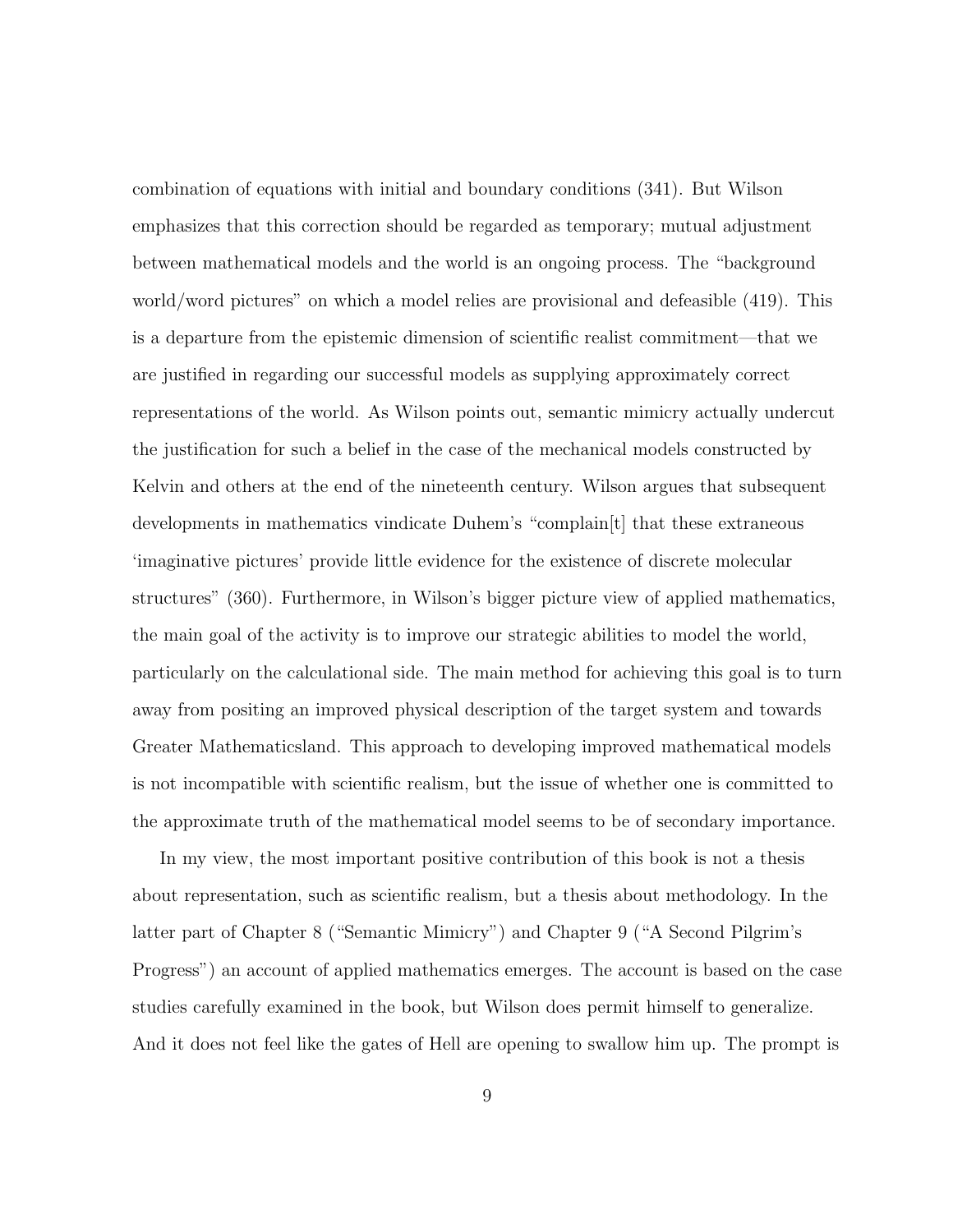the desire to articulate a variety of naturalism that is inspired by Maddy's Second Philosophy. Wilson disagrees with Maddy on some issues, but he follows her in rejecting Quine's account of mathematics and in his conviction that higher mathematics occupies an important place within science and empiricist epistemology. Wilson's naturalism is based on a loose, "quasi-biological" analogy between frogs' strategies for fly catching and humans' mathematical strategies for solving computational problems. In the course of setting out this account of naturalism, Wilson also sketches an account of applied mathematics. From an applied mathematics perspective, physics avoidance involves finding effective mathematical strategies for improving our computational abilities when we run up against a recalcitrant world. This is the empirical kernel of this empiricist account: "the real-life struggles we confront in dealing with a largely uncooperative natural world...are the strongest empiricist rationales for developing higher mathematics" (365). Set theory is held up as a prime example of this phenomenon. In general, mathematics is a useful tool (386) for devising work around strategies because it facilitates the transfer of inferential templates between domains: "Notable advances in science often occur when someone notices a nifty reasoning technique employed in field A and decides to try out similar moves within field B, despite the lack of any evident connection between A and B. Sometimes, after a bit of corrective tinkering, these coarse inferential borrowings open the doors to bountiful new results within B..." (382). The formal structure for reasoning that is supplied by mathematics is relevant, not the representation of physical properties particular to target systems in domain A (394). Wilson's slogan for this is that "mathematics supplies the basic science of why strategies work" (416). Another slogan of this account of applied mathematics is that "'mathematics' work is never done' in ongoing science" (364, 383): as semantic mimicry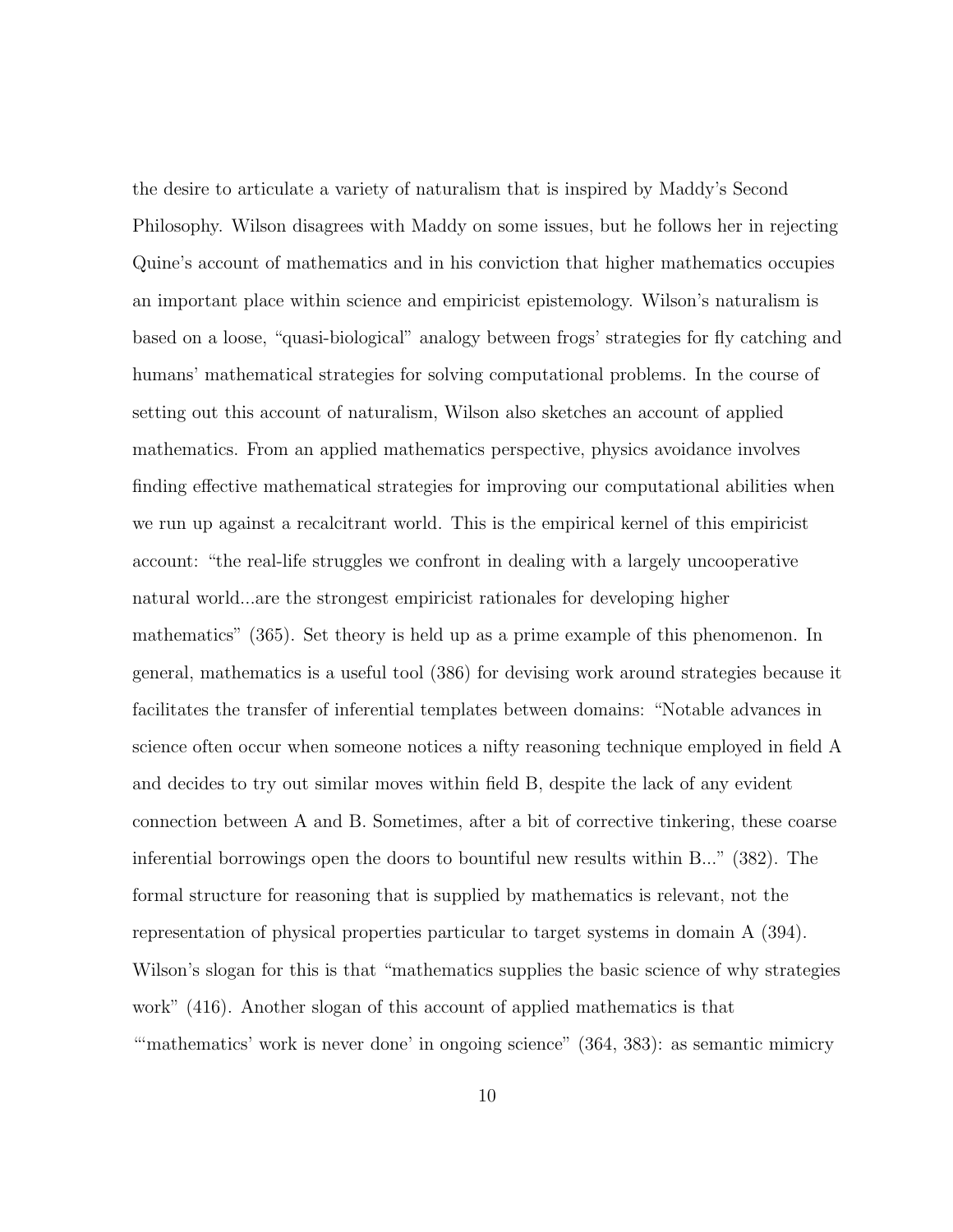illustrates, mathematical methods can be successfully used without understanding why they work; however, understanding why mathematical strategies work when they work often requires introducing higher mathematics that antecedently may not have been expected to have this application.

This general, philosophical account of applied mathematics that emerges in sketched form in Chapters 8 and 9 is in itself an important contribution to the philosophy of applied mathematics, but it also raises some interesting unresolved issues. After computational obstacles are encountered and the empirically-motivated leap into Greater Mathematicsland is made, how does higher mathematics help in the formulation of generally applicable new mathematical methods? The case-specific details that Wilson emphasizes throughout the book are less relevant to this aspect of the account of how new mathematics gets developed for eventual applicational purposes in new cases. Computational power is one factor driving the development of new mathematics, but presumably there are also other factors. Since we are encountering a situation in which abstracting from intuitive physical pictures is helpful, does axiomatization play a role here? Since mathematical frameworks that can be easily transferred from one domain to another are of strategic importance, what about the role of general physical principles that are hypothesized to hold across domains and also to be preserved in future theories (e.g., conservation principles)? What about the role of development pressures from goals and practices internal to (pure) mathematics, which are foregrounded in Maddy's account of applied mathematics (Maddy 2007, 2008)? In this spirit, the book does conclude with the line "[a]nd our greatest tool for understanding the mysterious byways of effective strategy is mathematics, of a rather purist cast" (422).

Finally, what does this book contain for philosophers of physics who are primarily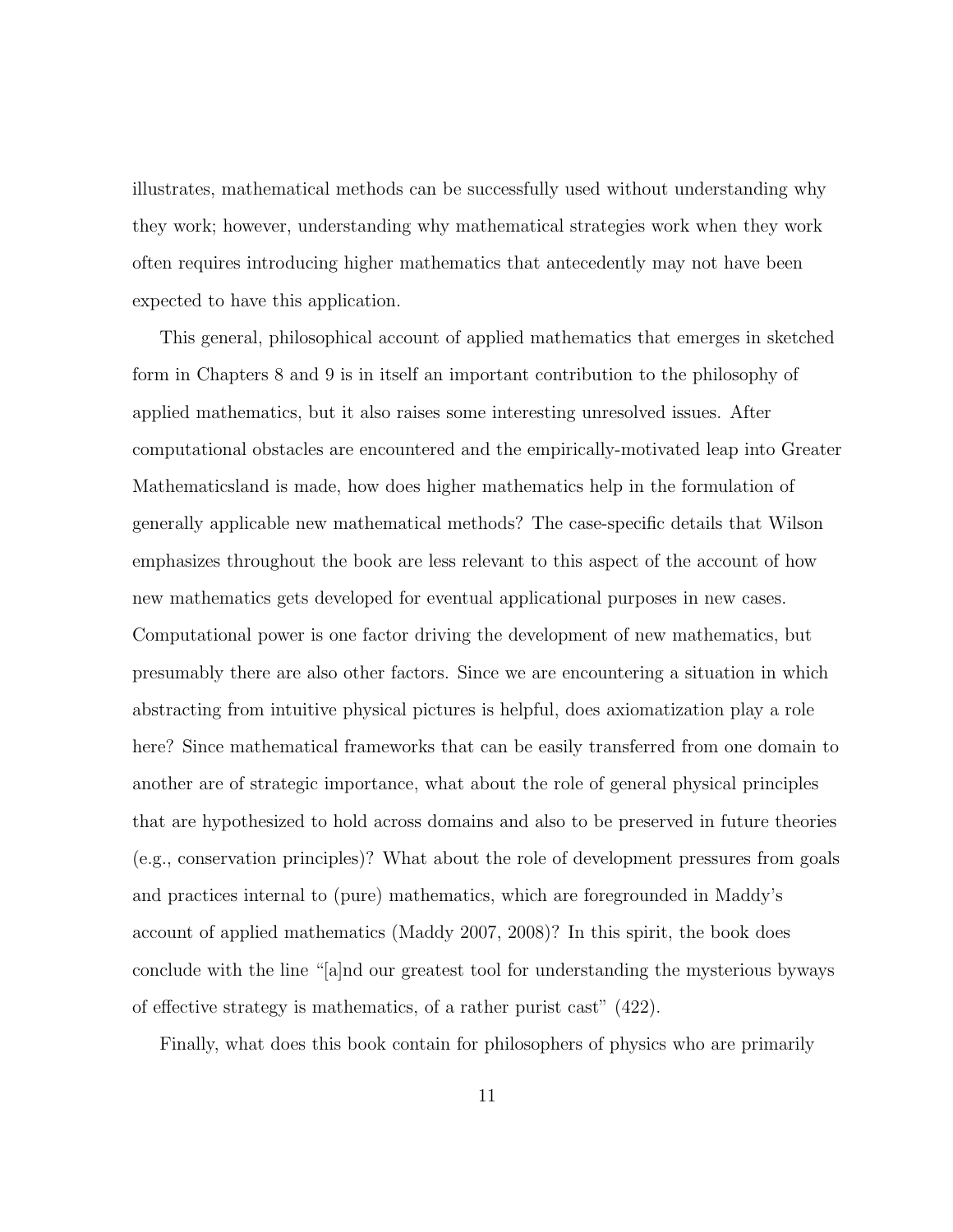interested in contemporary physics? Wilson's case studies are rooted in problems that first arose in classical mechanics prior to 1900. He traces developments in applied mathematical methods for solving these problems into the twentieth century, and their implications for foundational issues in materials science. Philosophers of physics who are interested in more recent developments in physics will find it fruitful to continue investigating whether Wilson's morals are applicable. (Hancox-Li (2015) and Batterman (2010) are two examples of existing work in this vein.) While calculational intractability and the use of higher mathematics have continued to be prominent features of recent physics, philosophers should also be alert for creative, novel uses of strategic mathematical thinking in recent cases. A prime example is renormalization group methods, which are a species of multiscalar technique. This is a rich example of applied mathematics with a very broad scope of application that will repay further study in a Wilsonian vein. Furthermore, renormalization group methods are the next chapter of Wilson's historical narrative about the development of the calculus from ordinary differential equations through treatments of partial differential equations. Pioneer Kenneth G. Wilson presents renormalization group methods as being based on a new type of derivative that is defined using a new type of continuum limit (Wilson 1975). Kenneth G. Wilson's own reflections on renormalization group methods as a species of applied mathematics are as perceptive as Hadamard's on partial differential equations.

The twentieth and twenty-first centuries have been an era in which mathematical methods for physics avoidance (broadly speaking) have been transferred back and forth between condensed matter physics and particle physics. Wilson's cautionary morals about carefully distinguishing between interpretations appropriate to equilibrium and evolutionary contexts, and attending to differences between causal, modal, and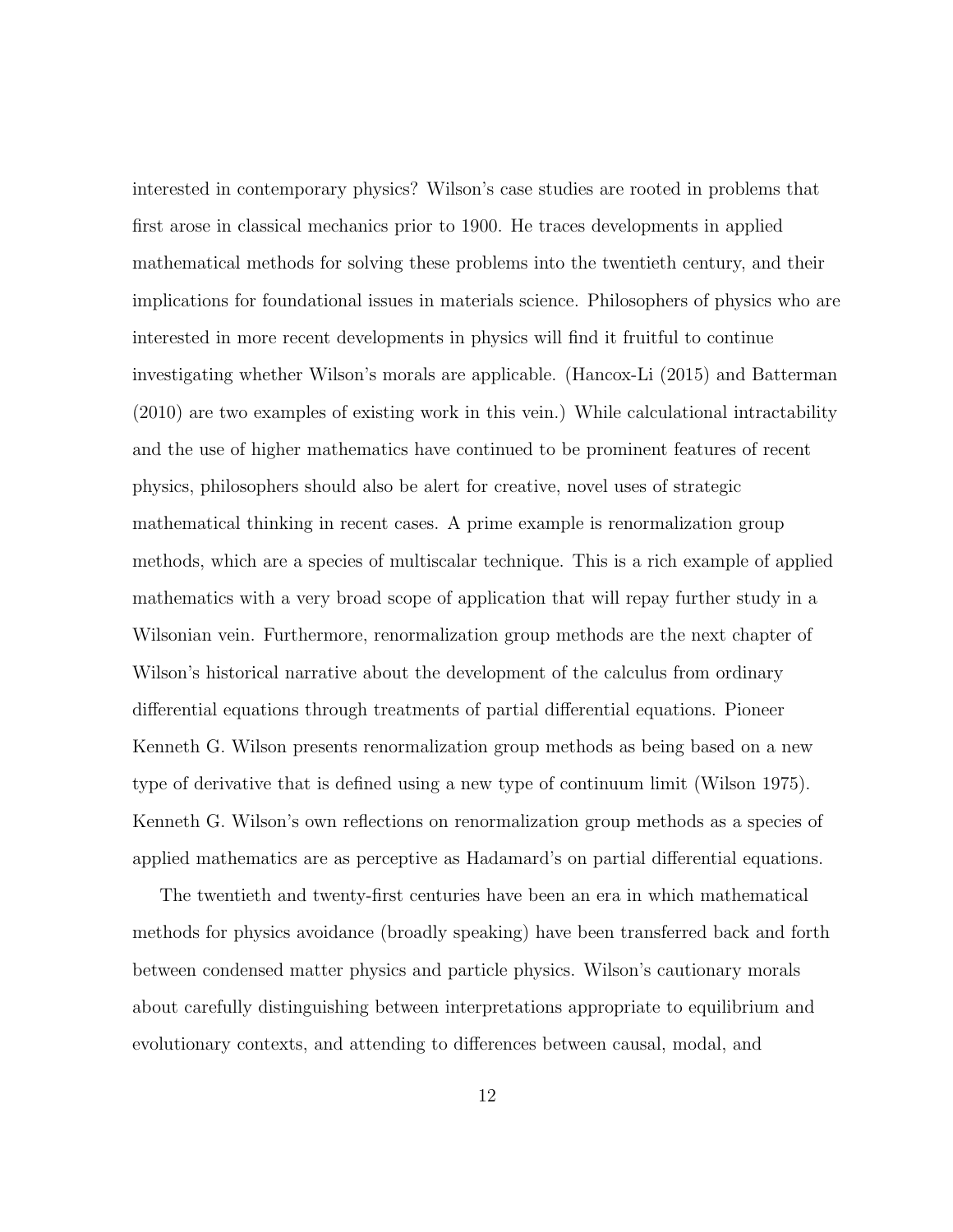nomological notions that are applicable in these contexts, are of enduring relevance. Inattention to these basic differences—an instance of Theory T thinking—is a live danger in contemporary philosophy and physics. (An example: care is needed in assessing naturalness as a criterion for Beyond the Standard Model candidates.) The use of analytic functions as a physics avoidance strategy also has a history that continues after the case studies examined by Wilson. Wilson explains that analytic functions are suitable as solutions for elliptic equations of equilibrium models, but not for hyperbolic equations of evolutionary models due to analytic continuation: "they secretly embody a reproducibility property allied to that of a flatworm: from any little piece their behavior everywhere can be constructed by so-called analytic continuation" (74). This is unsuitable for evolutionary models because initial conditions are taken to be freely specifiable and correlations between data in different spacetime regions are taken to be limited by finite signal speed. There is an interesting twentieth century twist to this story. Analytic continuation has been adopted as a creative applied mathematics technique for constructing models associated with evolutionary hyperbolic equations. The strategy is to analytically continue a whole set of solutions for an evolutionary model (e.g., QFT with a scalar  $\phi^4$  interaction) into a whole set of solutions for an equilibrium model (e.g., classical statistical mechanical Ising model for a ferromagnet) (Fraser 2017; Hancox-Li 2017). The technique is new, but the underlying physics avoidance strategy is familiar from Wilson's case studies: equilibrium models tend to be easier to construct than equilibrium models. And these are just a few of the examples that came to mind. Philosophers and historians of physics have much to learn from Wilson's adequately examined examples and also from his more general reflections on applied mathematics.